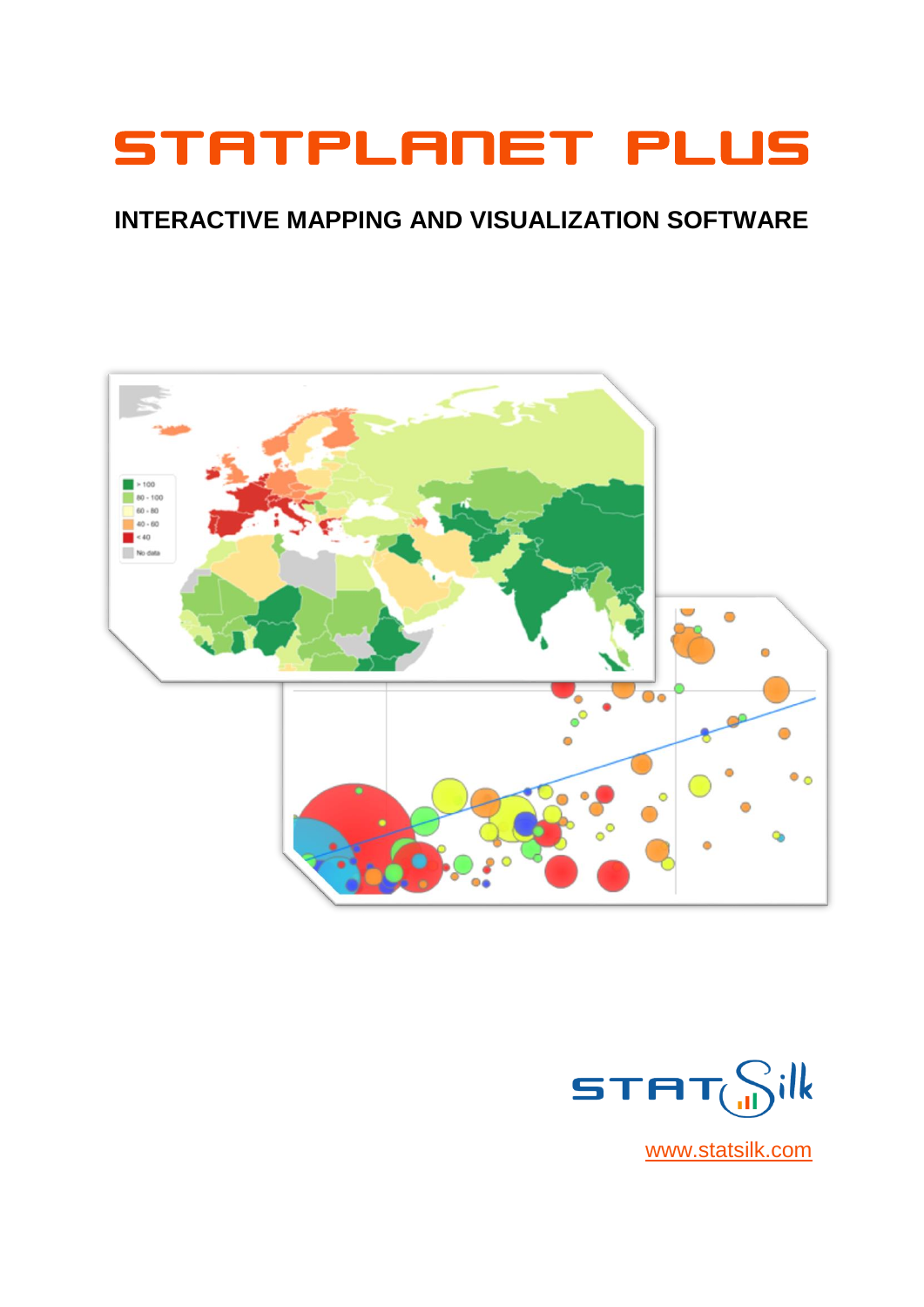# **About StatSilk**

StatSilk is the producer of the award-winning StatPlanet software. Our [clients and users](http://www.statsilk.com/about/clients) include Accenture, ADB, Cisco, Dell, eBay, PricewaterhouseCoopers, NASA, Samsung, Siemens, USA Dep. of Homeland Security, the World Bank, various UN organizations, and many of the world's leading universities such as Cambridge, Harvard, MIT, Oxford, Stanford and Yale.

StatSilk is based in Melbourne, Australia and was founded by Frank van Cappelle. The StatPlanet software has been under development since 2006. From 2008 to 2010 it was part of a research project at the UNESCO International Institute for Educational Planning (IIEP) to improve the accessibility of research findings.



### **About StatPlanet Plus**

StatPlanet Plus is an advanced version of the free StatPlanet mapping and visualization software. StatPlanet Plus has a user-friendly yet feature-rich interface for exploring interactive maps and visualizations. It has support for shapefile maps, custom Flash maps, large data sets, custom logo embedding, and many other additional features compared to the standard edition of StatPlanet. Its features can also be further extended through add-on modules.

StatPlanet won first prize in the World Bank's Apps for Development competition, and was also a Katerva global sustainability awards finalist.

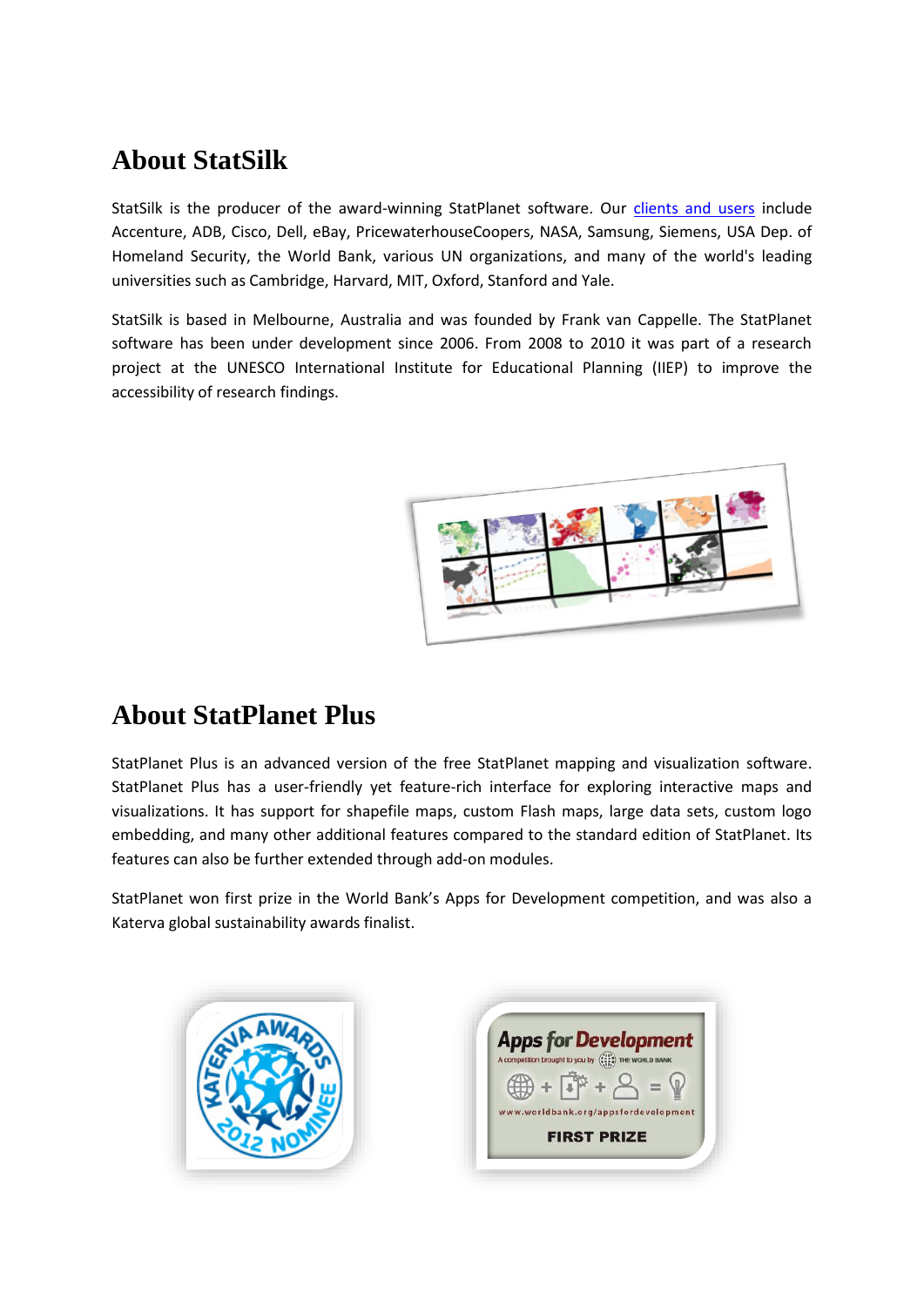# **StatPlanet Plus: advanced features**

Listed below are the advanced features available in StatPlanet Plus, which are not included in the free version of StatPlanet.

#### **Map options:**

- Import maps in the commonly used ESRI Shapefile format. This requires the ESRI Shapefile Map edition.
- Custom design your maps in Adobe Flash. This requires the Custom Flash Map edition.
- Add "map points" such as cities, regional aggregations and other points of interest, through a drag-and-drop interface.
- Overlay external maps or images, for example raster maps, customizable at the indicator level.
- Create proportional symbol maps using external icons / images.
- Add links to map roll-over popups (single or double click), customizable for each indicator.



#### **Custom logo:**

 Add a custom logo to the main StatPlanet interface screen (bottom-right corner), replacing the existing StatPlanet logo.

#### **Story panel:**

• Include images and descriptions with your indicators through the story panel. Text and images can be formatted using HTML code, and can be customized separately for each indicator and time period.

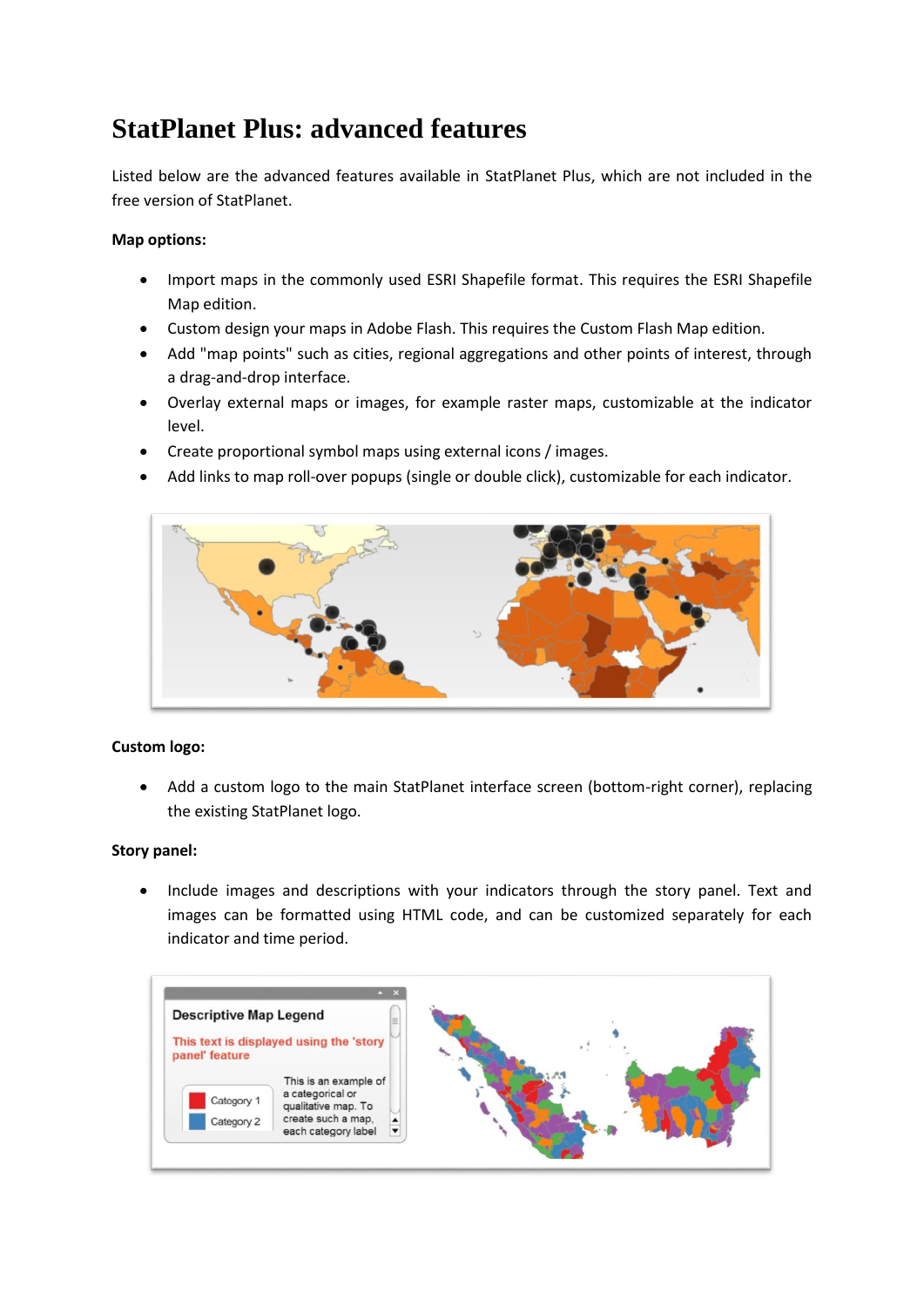#### **Graph options:**

- Additional graph types:
	- o Vertical bubble chart, where bubbles can be resized according to a second indicator.
	- o Multiple indicator line chart / time series chart (with add-on module only).
	- o Multiple Indicators Stacked Area Chart (with add-on module only).
- Display benchmarks: add one or two benchmark or target lines in your graphs, with customizable labels and mouse-over popups.
- Display axes units / labels.

| `o       | Mobile cellular subscriptions per 100 inhabitants (2009)<br>⋿<br>i ste<br>W<br>$\sim$                                                                                                                                                                                                                                                                                                                                                                                                                                                                                                                                                                                                                      |
|----------|------------------------------------------------------------------------------------------------------------------------------------------------------------------------------------------------------------------------------------------------------------------------------------------------------------------------------------------------------------------------------------------------------------------------------------------------------------------------------------------------------------------------------------------------------------------------------------------------------------------------------------------------------------------------------------------------------------|
| 140      |                                                                                                                                                                                                                                                                                                                                                                                                                                                                                                                                                                                                                                                                                                            |
| 105      | Average: 84.3                                                                                                                                                                                                                                                                                                                                                                                                                                                                                                                                                                                                                                                                                              |
| 70       |                                                                                                                                                                                                                                                                                                                                                                                                                                                                                                                                                                                                                                                                                                            |
| 35       |                                                                                                                                                                                                                                                                                                                                                                                                                                                                                                                                                                                                                                                                                                            |
| $\Omega$ | Jganda<br>Mauritania<br>Chad<br>anda<br>Mozambique<br>frica<br>ℼ<br>S<br>omoros<br>) ibout<br>iberia<br>esothc<br>Gambia<br><b>GSC</b><br>eloɓuy<br>d'Ivoire<br>Eritrea<br>Ethiopia<br>Somalia<br>√aii<br>inea<br>Verde<br>ritius<br><b>Malaw</b><br>eone<br>႕<br>ω<br>Burund<br>Madagasca<br>Nigeria<br>enegal<br>wazilanc<br>Zambia<br>viger<br>Namibia<br>Tanzania<br>Benir<br>ameroor<br>Sudar<br>IJ<br>$\frac{1}{2}$<br>abw<br>wan<br>Ghana<br>ㅎ<br>Bissa<br>ē<br>등<br>Keny<br>African<br>$\circ$<br>ŏ<br>ಕ<br>Equatorial<br>Rep.<br>3<br>Tomé<br>Seych<br>Mau<br>⋧<br>Zimb<br><b>Bots</b><br>Burkina<br>¢<br>Ō<br>Sierra<br>South<br>Guinea-<br>ôte<br>Ğ<br>$\omega$<br>Õ<br>Cent<br>Dem<br>São<br>O |

#### **Table options:**

- View data for all years / date ranges, or for all indicators in the current category, or both at the same time.
- Select the map areas to be displayed in the table.
- Export your customized table as a 'CSV' (comma separated values) file which can be opened in Excel or other spreadsheet software.

#### **Data options:**

- No indicator limit. Organize indicators through categories and if required sub-categories and sub-sub-categories.
- Split large data files into multiple smaller data files to reduce the initial download size, and only load additional data when the user requests it through the drop-down menus.

| Clear data |                            | 2. Import data   |   |  |
|------------|----------------------------|------------------|---|--|
|            | ow icons 3 Show indicators | Show graph       | ☞ |  |
|            |                            | <b>INDICATOR</b> |   |  |
|            |                            |                  |   |  |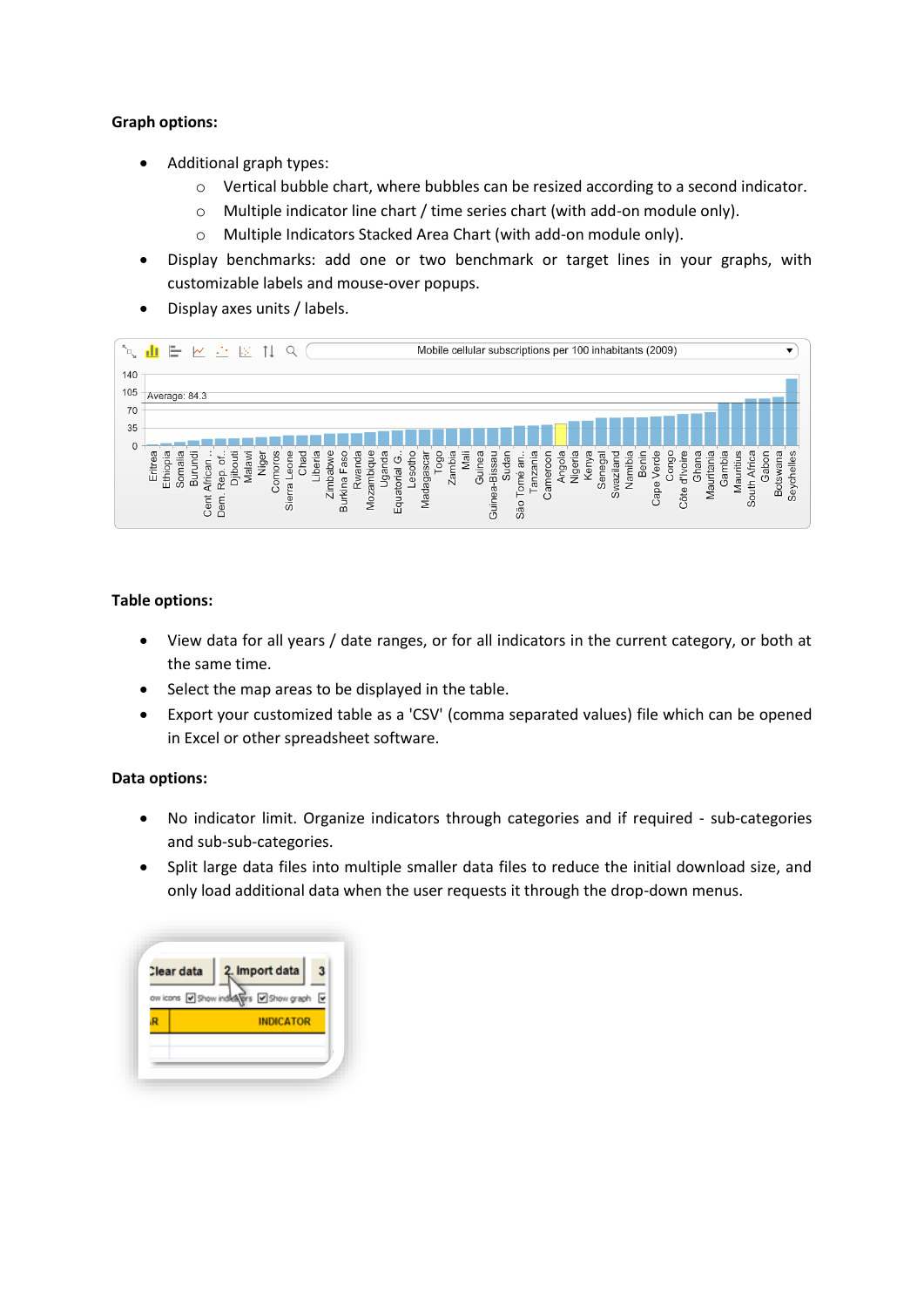#### **Export options:**

- Export maps, graphs and charts as a PNG or JPG file (web version only).\*
- Export data as a CSV data file (web version only).\* \*This requires a web server that is configured to run PHP files.

#### **Other features:**

- International character sets: included on request.
- Link icon: copy (share) a link to the currently selected indicator, graph and time/year.
- Search panel: dynamic search for indicators, with search results updating as you type.
- Sitemap: auto-generate a complete categorized list of links to all indicators in StatPlanet (produces HTML code for embedding in a web-page).
- Statistics: display customizable indicator-level statistics (total, mean, standard deviation, range).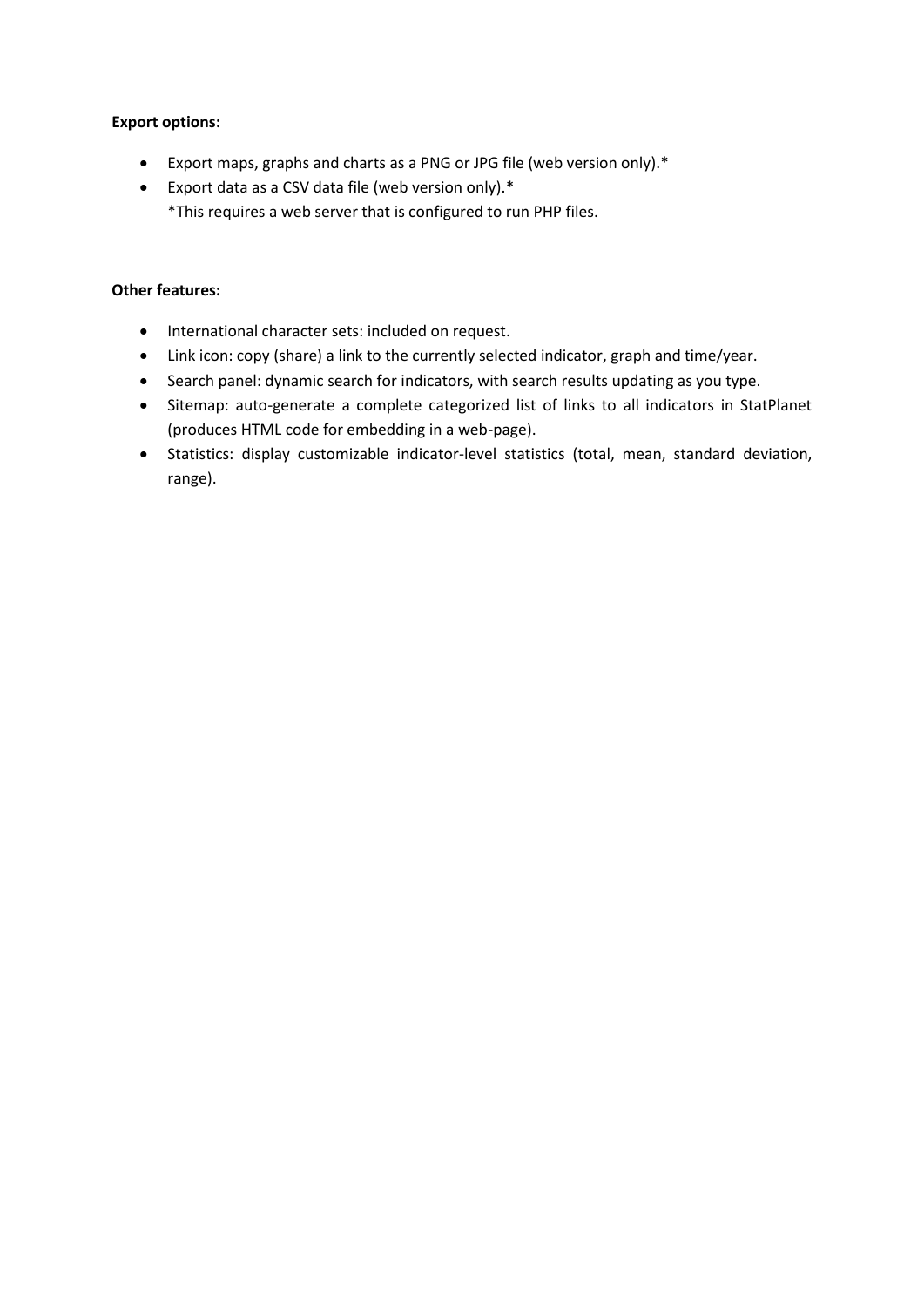# **StatPlanet Plus add-on modules**

Add-on modules are available at additional cost. For more details, please see: <http://www.statsilk.com/software/add-on-modules>

- **Composite Indicator module:** Create composite indicators (composite indices) on-the-fly with customizable indicator weights. Combining indicators is useful for ranking performance in areas such as competitiveness, sustainable development, globalization, innovation and security.
- **Correlation module for scatter plot:** Display Pearson correlation coefficient for each scatter plot.
- **Data Encryption / Password Protection module:** Encrypt your data files, ensuring that only authorized users can access them through StatPlanet Plus by entering a password.
- **Google Analytics module:** Track user clicks (indicators/variables as well as countries/map areas) through a Google Analytics account.
- **Multiple Indicators Graph module:** Display and analyze multiple indicators over time for a particular map area or variable (the indicators would need to be within the same category).
- **Multiple Indicators Stacked Area Chart module:** Display the cumulated totals of indicators over time for the selected map area, visualized as a stacked area chart.
- **Graph Log module:** Add an option to convert the graph axis to a logarithmic scale, for all graph types, via a button in the graph panel.
- **Multiple Map Layers module:** an option to overlay several shapefile map layers, for example to display politically sensitive boundaries, or certain features such as lakes, in a separate color.
- **RSS Feeds / XML module:** Display RSS feeds or text/links from an XML file in a popup panel when clicking on a map area. The feed or XML file can be set separately for each map area.
- **Splash Screen module:** Customize the splash screen (loading screen) by adding logos or images and custom text.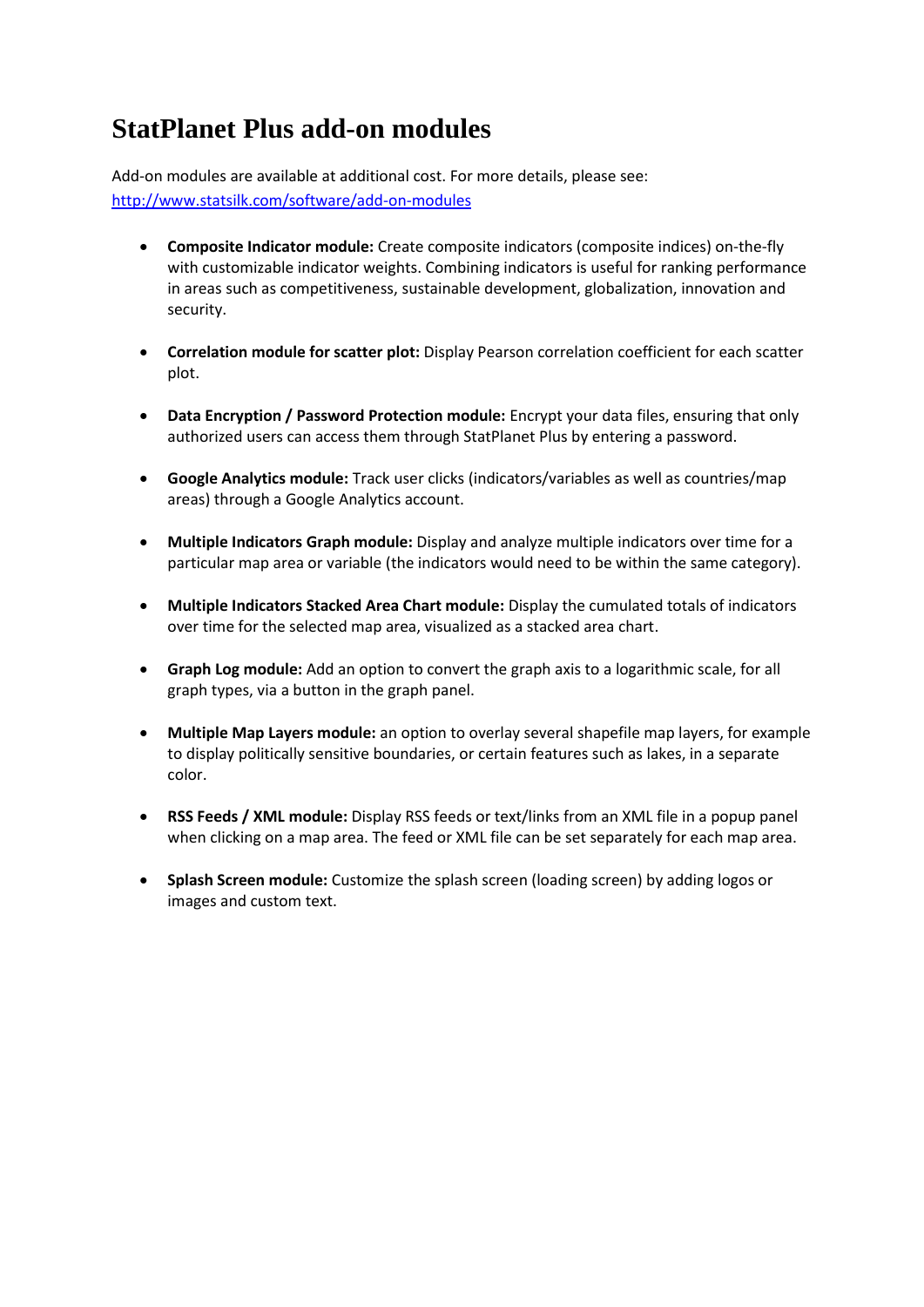### **Featured StatPlanet Plus examples**

**OECD:**

<https://www.innovationpolicyplatform.org/content/statistics-ipp>

**IFPRI (International Food Policy Research Institute):**

[Food Security CASE Maps: Interactive Climate, Agriculture, and Socio-Economic Maps](http://www.ifpri.org/book-775/ourwork/researcharea/climate-change/case-maps)

**UN Department of Economic and Social Affairs (DESA)**

[Global Economic Outlook \(GEO\) Database](http://www.un.org/en/development/desa/policy/proj_link/global_economic_outlook.shtml)

**World Bank:**

[World Bank EdStats](http://blogs.worldbank.org/education/node/647) [Poverty Assessment Afghanistan](http://siteresources.worldbank.org/AFGHANISTANEXTN/Resources/305984-1326909014678/8376871-1334700522455/StatPlanet.html)

**See also:** <http://www.statsilk.com/examples>

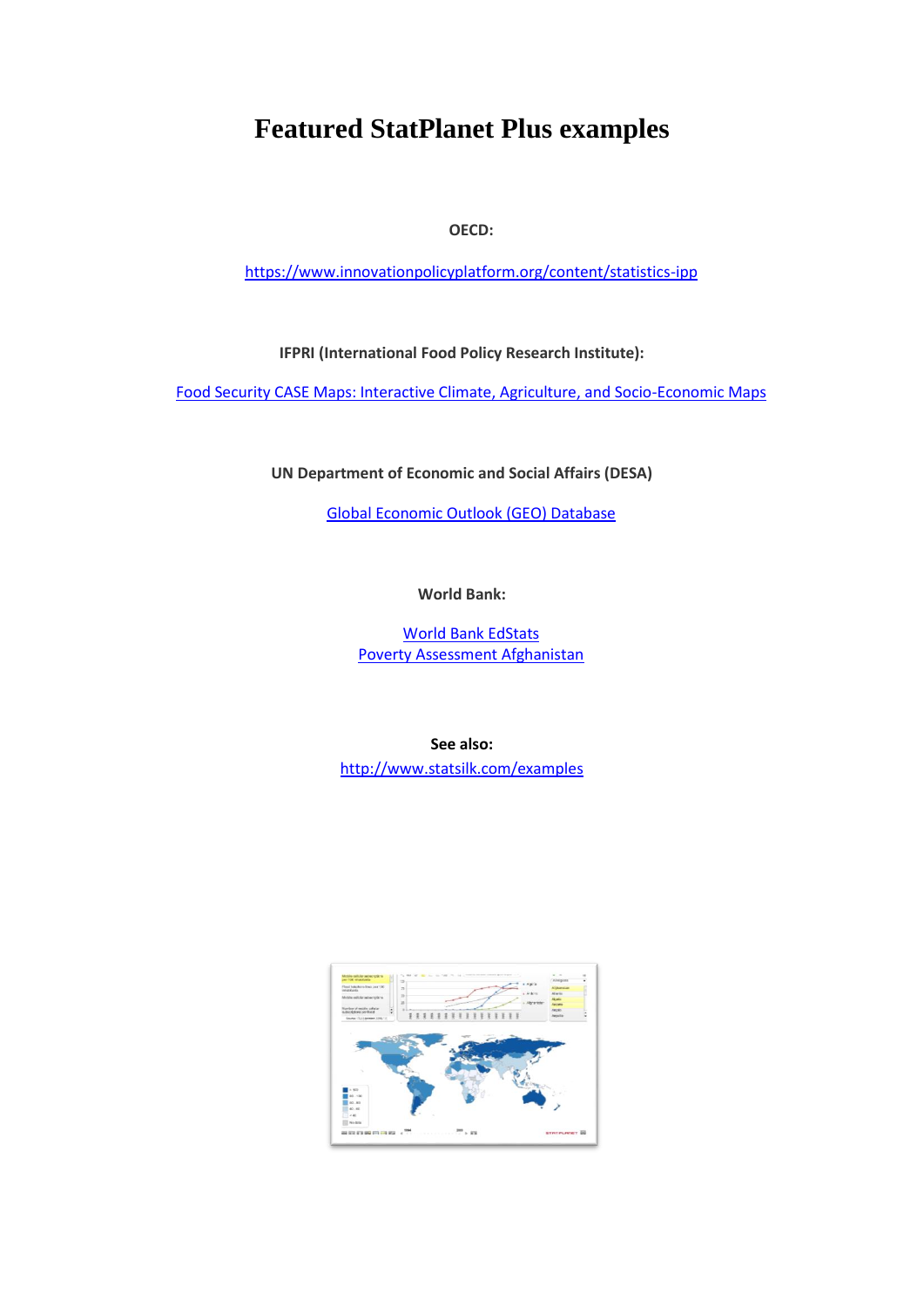### **Media coverage**

"StatPlanet lets people explore more than 3,000 World Bank economic indicators with interactive maps and graphics. It won the \$15,000 first prize."

- [New York Times,](http://www.nytimes.com/2011/07/03/business/global/03world.html?pagewanted=3) 3 July 2011

"You can use the StatPlanet app to follow the story of development in a specific country over the course of decades."

- [World Bank president Robert B. Zoellick,](http://wbi.worldbank.org/wbi/news/appsdev-winners-announced) 14 April 2011

"EdStats' use of StatPlanet helps bring World Bank education data into the modern age with colorful, userfriendly navigation and "pop up" bubbles that display information as you scroll. With a time-lapse "play" button and a Google maps-like functionality that allows you to zoom, grab and highlight, it just might be the most fun you have with data this year."

- [World Bank Blog,](http://blogs.worldbank.org/education/node/647) 2 Sept. 2011

"This easy-to-use tool has helped everyone from the UN to Dell realise that evidence-based decision-making can be a pleasure, not a chore."

- [Google Magazine Think Quarterly,](http://www.thinkwithgoogle.co.uk/quarterly/data/developing-world-data-for-change.html) Jan. 2011

"StatPlanet allows you to create some amazing interactive visualisations." - [MakeUseOf,](http://www.makeuseof.com/tag/awesome-free-tools-infographics/) 8 Oct. 2010

"StatPlanet - the infographic creator's best friend" - [Social Media Today,](http://socialmediatoday.com/adamvincenzini/231259/11-twitter-social-media-tools-try-2011) 4 Nov. 2010

"You can visualize nearly every indicator of economic, social and human development on StatPlanet World Bank...Where one of the challenges with World Bank's data is how much of it there is, StatPlanet does a great job of helping users zero in on and visualize what interests them." - [Programmable Web,](http://blog.programmableweb.com/2011/04/14/global-data-visualization-platform-nabs-top-world-bank-prize/) 14 April 2011

"...explore, visualise and map data drawn from sources including Unesco's Institute for Statistics and the World Health Organisation. You can also add, import, map and graph your own datasets." - [The Guardian,](http://www.guardian.co.uk/global-development/2011/sep/21/students-resources-guide-development-data) 21 Sept. 2011

"This is really worth a look. But only if you have time on your hands, because you are very likely to get yourself absorbed in it...If you have a point to prove about the global condition, chances are that you can do so here, export it, and show it to whoever it is you feel compelled to prove your point to." - [InventorSpot](http://inventorspot.com/articles/plan_it_chart_world_statplanet)

"Originally intended for education policy makers in developing countries, the application is now used all around the world. Organizations and government agencies using it include NASA and Siemens which uses it for marketing purposes." (Translated from Dutch)

- [Het Financieele Dagblad \(Newspaper\),](http://www.verbeterdebuurt.nl/blog/wp-content/uploads/2011/11/FD-Open-Data-5-november-2011.pdf) 5 Nov. 2011

"The clearest and most usable dissemination tool I have ever seen, by a long way." - [PRISM Stats,](http://twitter.com/#!/prismstats/status/59822566910603265) 18 April 2011

"Every once in awhile a truly great free GIS product shows up and Statplanet is the best I've seen for making flash-based interactive maps and graphs for websites."

- [MapCruzin,](http://www.mapcruzin.com/flashmaps/statplanet-interactive-webmaps.htm) 2011